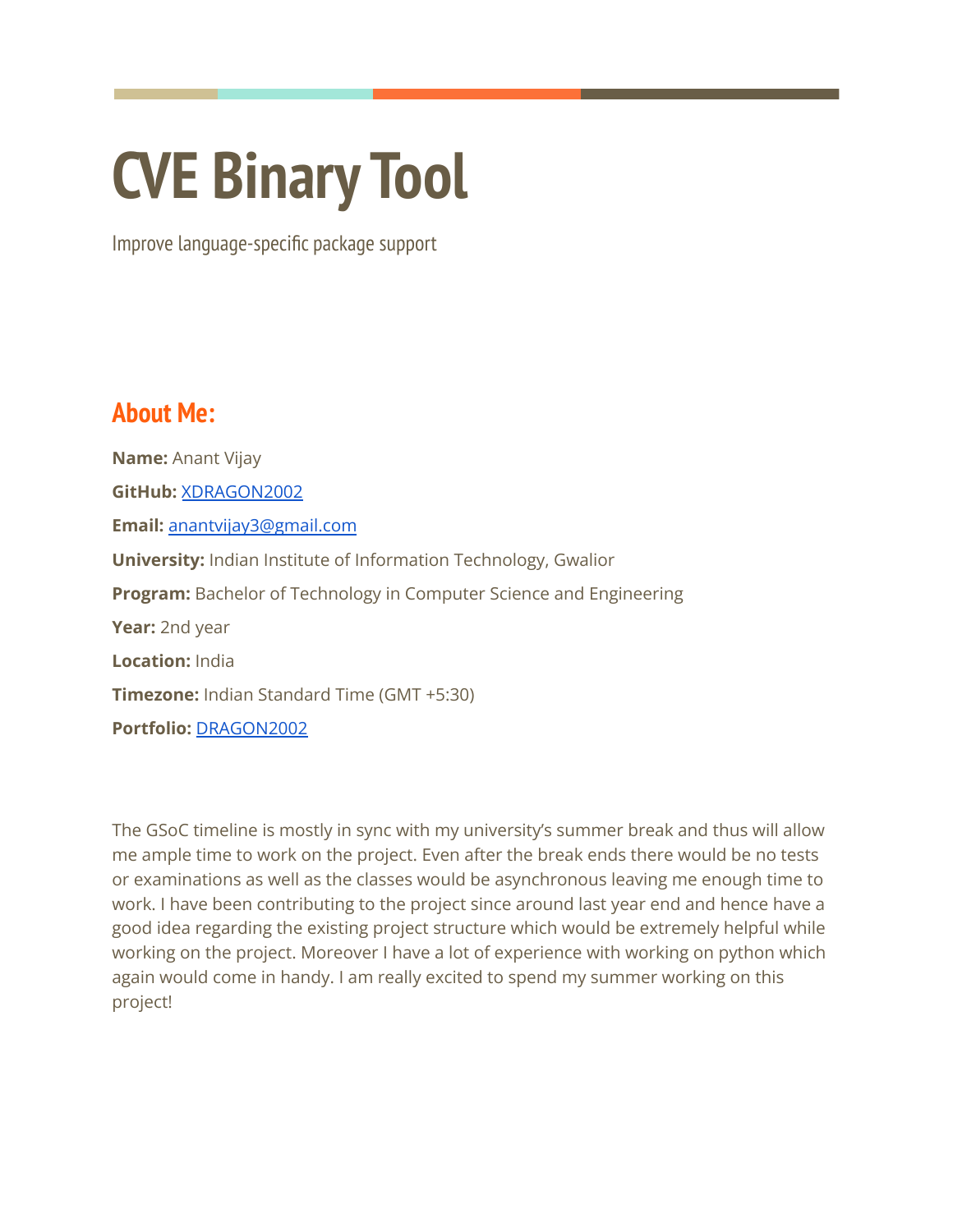# **Code Contributions:**

Pull [Requests](https://github.com/intel/cve-bin-tool/pulls/XDRAGON2002)

**[Issues](https://github.com/intel/cve-bin-tool/issues/created_by/XDRAGON2002)** 

I have gone through the entire codebase a good few times and believe that I have understood the functioning of the tool and hence would be able to work on the project comfortably without facing a lot of issues or difficulties.

# **Project Abstract:**

- ➔ Create/improve structure of package data parsers:
	- ◆ Create an OOPs based structure to add parsers
	- ◆ Restructure existing parsers to the new format
	- ◆ Wrap the parsers under a uniform abstracted API for parsing package data
- $\rightarrow$  Add support for new languages and package managers and improve existing ones

# **Detailed Description:**

# Create/improve structure of package data parsers:

Currently the existing structure for the package data parsers is very haphazard and scattered in nature, on further inspection it is obvious that various commonalities emerge amongst them. They all take a specific type of file to parse, extract the dependencies from it and query the NVD database for vulnerabilities regarding those dependencies.

These parsers follow a similar program flow, similar input/output formats and are also independent of each other, hence, act as black boxes. I propose to use Object Oriented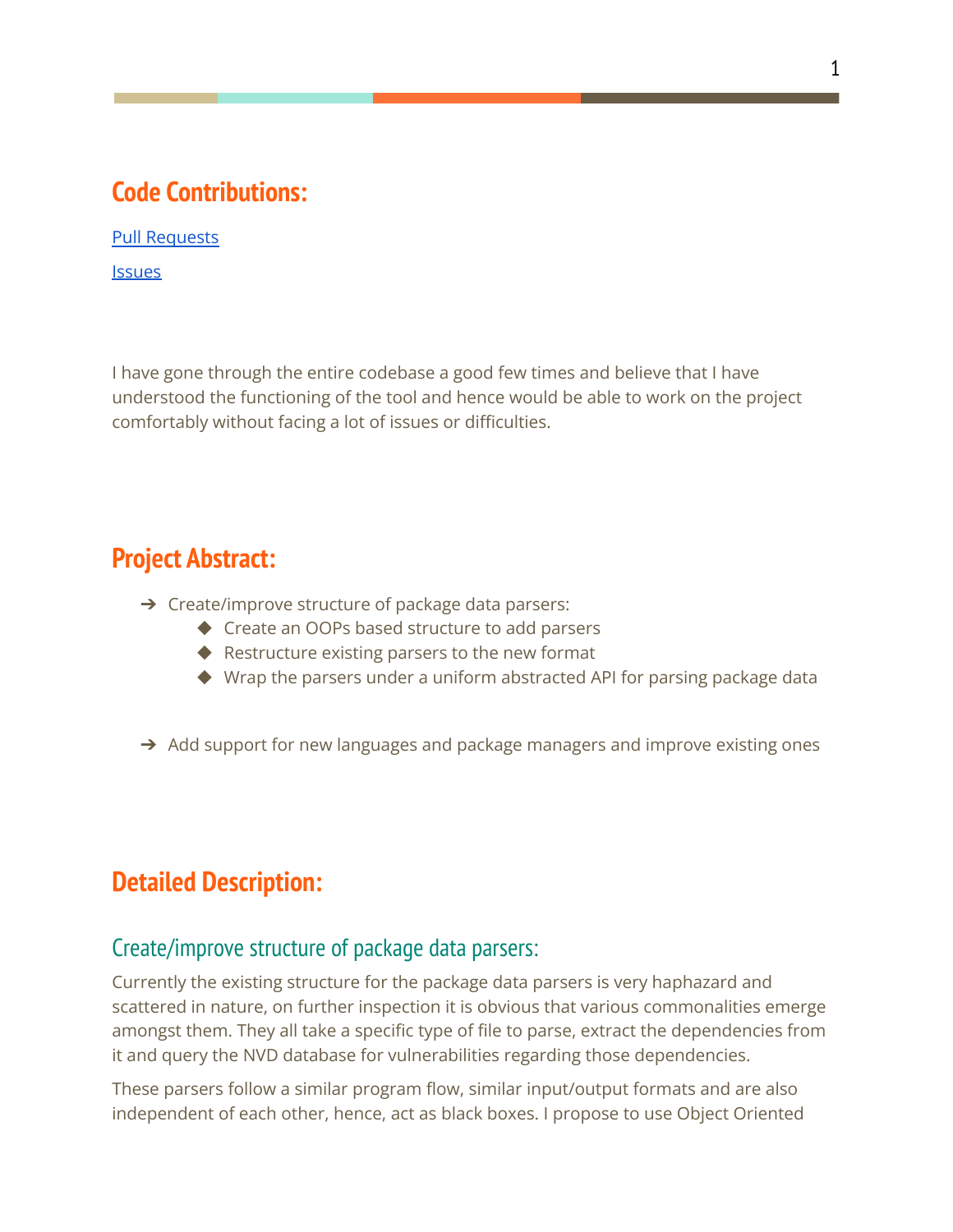Programming Paradigm in order to properly structure these parsers on the basis of class method overriding.

The proposed structure would look very similar to the current structure for checkers in which there is a base parent class that every checker inherits from and is modified accordingly for different packages.

Two basic functionalities of every parser is to extract the product and version pairs from the package file and then extract the vendors to encompass the Product Info for that specific dependency, these functionalities would act as the core member methods.

In cases where an extra steps, i.e. use of subsystems to extract the list of installed packages or some other step specific to the parser in question, another class method could be implemented to do the same, maintaining the modularity of the code for those special cases and would act as internal helper methods.

This structure would reduce the complexity of the code, improve modularity and abstraction further and make it easier for others to add new package data parsers.

I also propose that after this structure is implemented the currently present package parsers would also be refactored to conform to the same system.

Once all the present parsers are refactored, an API wrapper could be employed over them which would simply take in a file format and internally handle the parsing, hence further improving upon the layer of abstraction and providing convenience for the users.

# Add support for new languages and package managers and improve existing ones:

As the tool is trying to improve its support to various new formats which were not supported earlier, I propose to incorporate support for popular languages and package managers and improve upon the language support that are currently present. The list includes working on but is not limited to:

- → Python
- $\rightarrow$  Javascript
- ➔ Rust
- ➔ R
- $\rightarrow$  Golang
- $\rightarrow$  Ruby

If time permits, support for more languages/package managers will be added. I would also like to improve the current package list parsers as an extended goal. I also have a fair bit of experience working with most if not all of these above-mentioned languages and am familiar with their package management process as well which would be helpful in parsing the language package lists.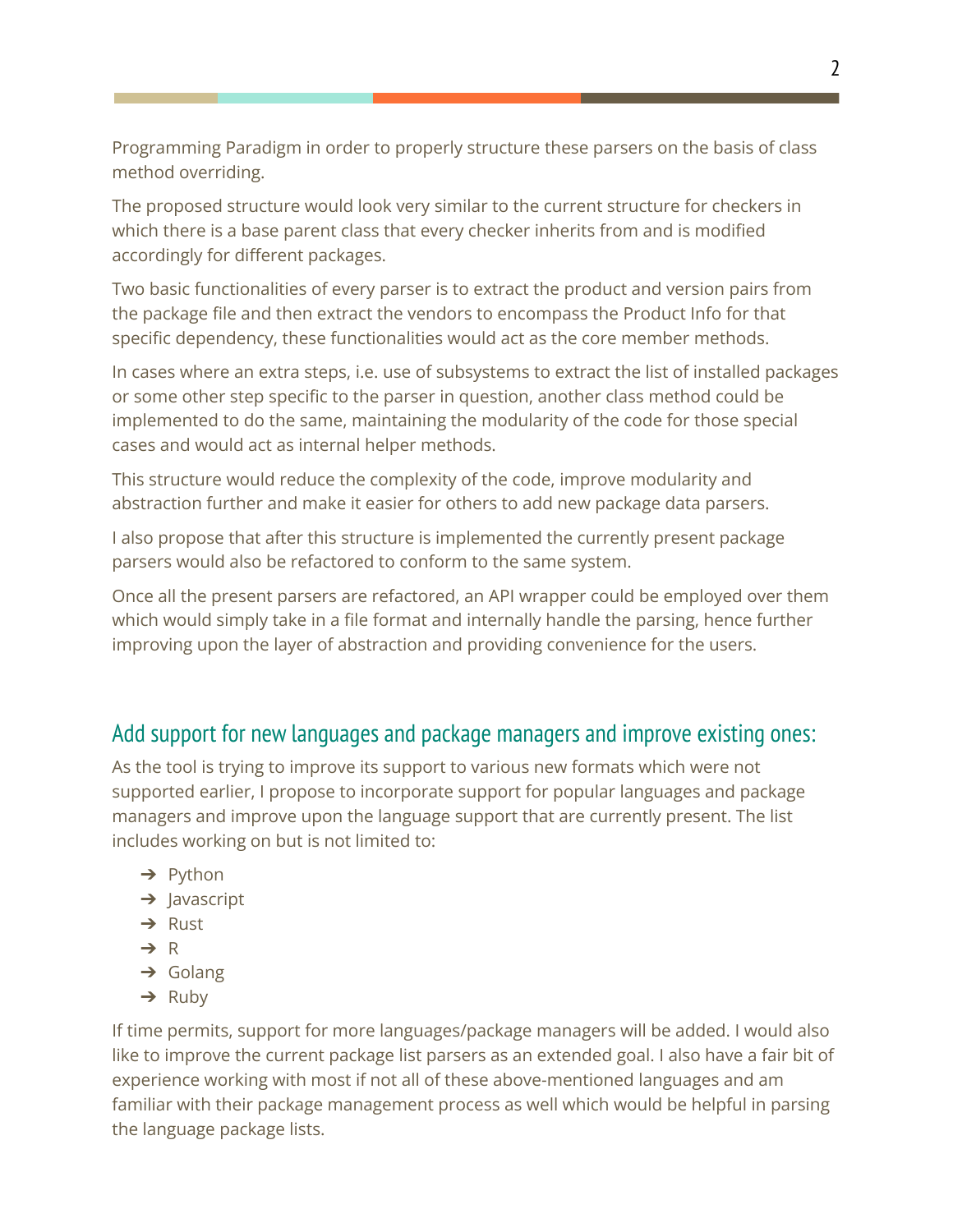Moreover I plan to add support for the new languages after the refactor for the existing parsers is done because of which the process of addition of new parsers would be thoroughly tested as well as the parser API would also be properly iterated over.

# **Weekly Timeline:**

# **→** Pre GSoC:

- ◆ Contribute to the project by working on issues to further improve my understanding of the codebase.
- ◆ Look at various languages and select the ones that I would be adding support for with proper discussion with mentors.

### **→ Community Bonding Period (May 20 - June 12):**

- ◆ Bonding with the community actively.
- ◆ Discussing and refining the project idea with the help of the community and the mentors.
- ◆ Create a list/collection of issues that I would be working on.

#### $\rightarrow$  Week 1 (June 13 - June 20):

- ◆ Look into the commonalities between the language parsers in detail.
- $\triangle$  Create a basic class structure based on the commonalities.

#### ➔Week 2 (June 20 - June 27):

- ◆ Finalize the class structure for the parsers.
- ◆ Refactor a pre-existing language parser to the new structure for testing.
- ◆ Make changes accordingly based on the test results.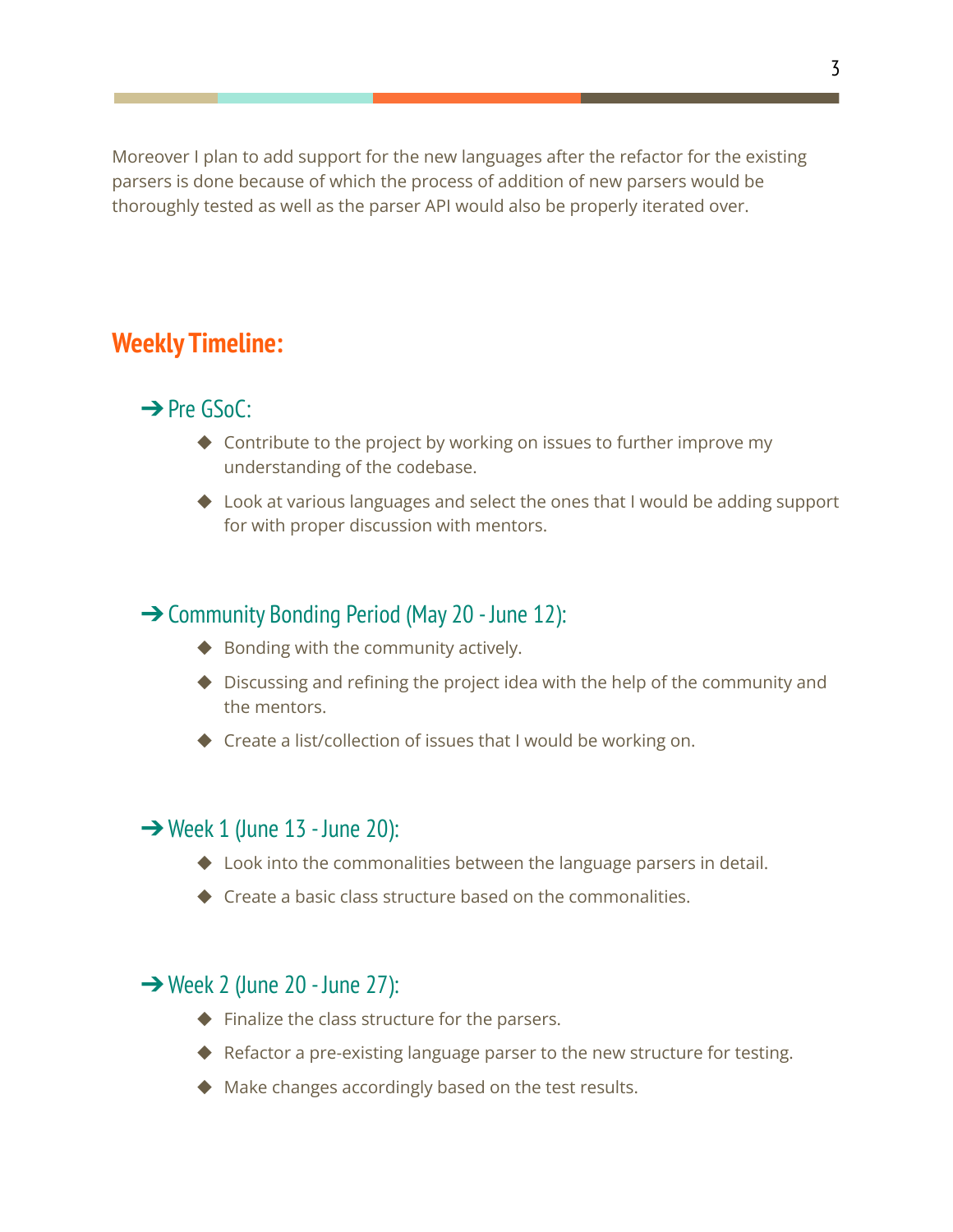# $\rightarrow$  Week 3 (June 27 - July 4):

- ◆ Add support for Rust.
- ◆ Add tests and documentation.

# $\rightarrow$  Week 4 (July 4 - July 11):

- ◆ Refactor the remaining language package parsers.
- ◆ Fix any bugs that may arise due to the refactor.

# $\rightarrow$  Week 5 (July 11 - July 18):

- ◆ Update and improve the tests for all the refactored parsers.
- ◆ Start working on a common API and modify the codebase appropriately.

### $\rightarrow$  Week 6 (July 18 - July 25):

- ◆ Finish working on the API.
- ◆ Cleanup the existing codebase to conform to the API.
- ◆ Create and update documentation regarding the API and other changes.

# $\rightarrow$  Week 7 (July 25 - August 1):

- ◆ Add support for R.
- ◆ Add tests and documentation.

### **→ Week 8 (August 1 - August 8):**

- ◆ Add support for Ruby.
- ◆ Add tests and documentation.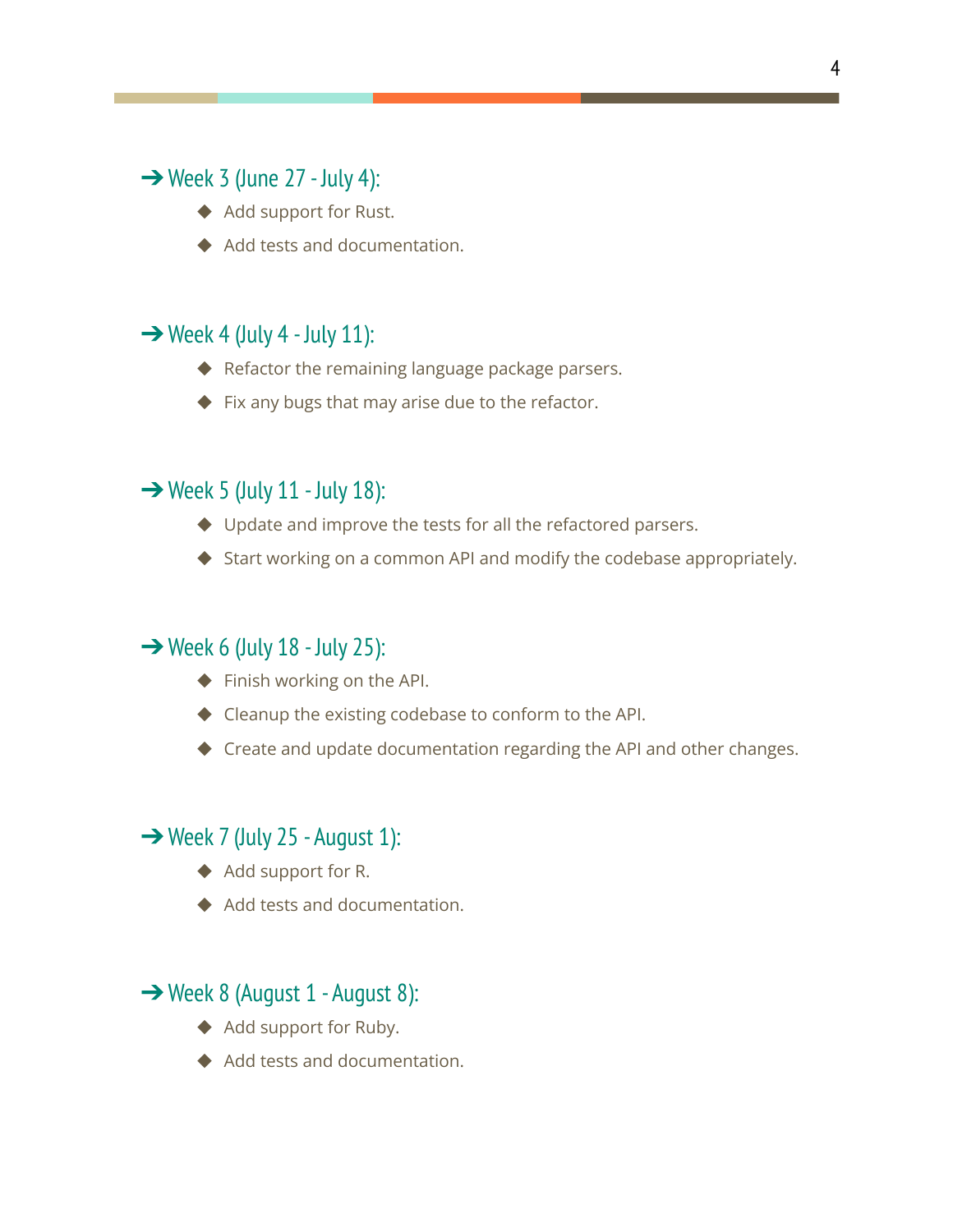# ➔Week 9 (August 8 - August 15):

- ◆ Add support for Golang.
- ◆ Add tests and documentation.

# **→ Week 10 (August 15 - August 22):**

- ◆ Improve support for Python.
- ◆ Improve respective tests and documentation.

# ➔Week 11 (August 22 - August 29):

- ◆ Improve the overall testing suite for language parsers specifically.
- ◆ Add/iterate over documentation about the parsers along with how to generate their package lists.

# **→ Week 12 (August 29 - September 5):**

- ◆ Add support for Windows package lists.
- ◆ Look into minor improvements for Linux package list and SBOM parsers.
- ◆ Add tests and documentation.

### **→ Final Week (September 5 - September 12):**

- ◆ Buffer week.
- ◆ Fix bugs if there are any.
- ◆ Improve tests and documentation where they seem to be lacking.

### **→ Post GSoC:**

◆ Continue contributing to the project by adding support for more languages and package managers.